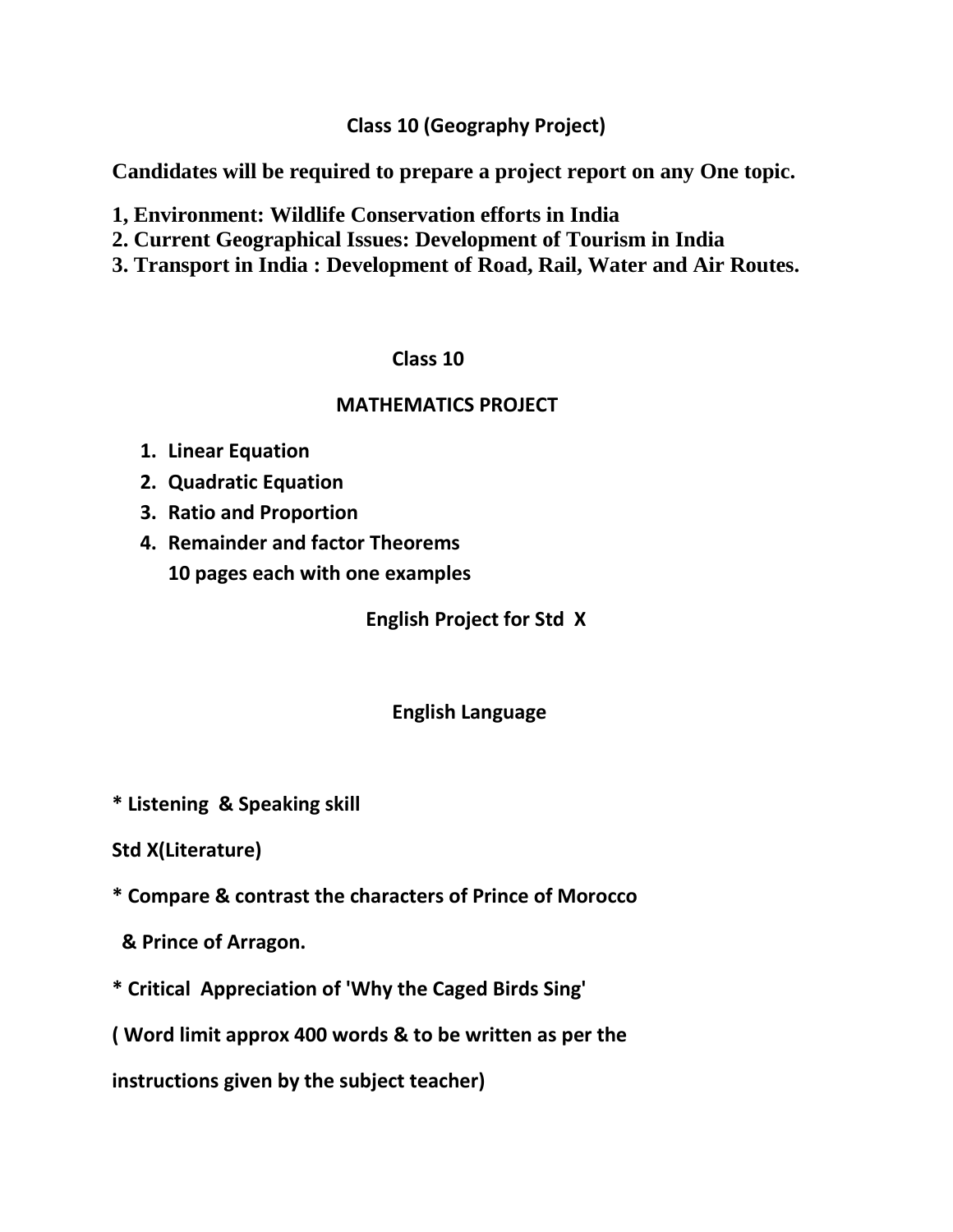#### **COMPUTER APPLICATIONS Class 10 Project Work EVALUATION OUT OF 100 MARKS Coding may be done using Scanner Class.**

Write Programs in java to display the following patterns i) A ABA ABCBA ABCDCBA ii)  $1$ 121 12321 1234321  $iii)$  1 131 13531 1357531 iv) A AAA AAAAA AAAAAAA v) 1

2 6 3 7 10 4 8 11 13

### Methods

Question 2

i) Write a class to check whether a given number is Armstrong or not using a function name int checkArmstrong(int num). Function should return a value 1 if number is Armstrong otherwise it return 0 if not.

ii) Define a subclass sub1 in which define a method f1() to calculate and print hcf (highest common factor) by division method of any two given numbers entered by user in the main class. Define another subclass sub2 in which define a method f2() to calculate and print the area and perimeter of a rectangle by using the required parameters accepted in main class. Define main class to input the parameters required in the above two methods and also call the two functions.

iii) Write a program to print the few lines of the following patter (number of lines is given by user). Use one function for printing alphabets and another function to print the number.

 A A A A A 1 B B B B 1 2 C C C 1 2 3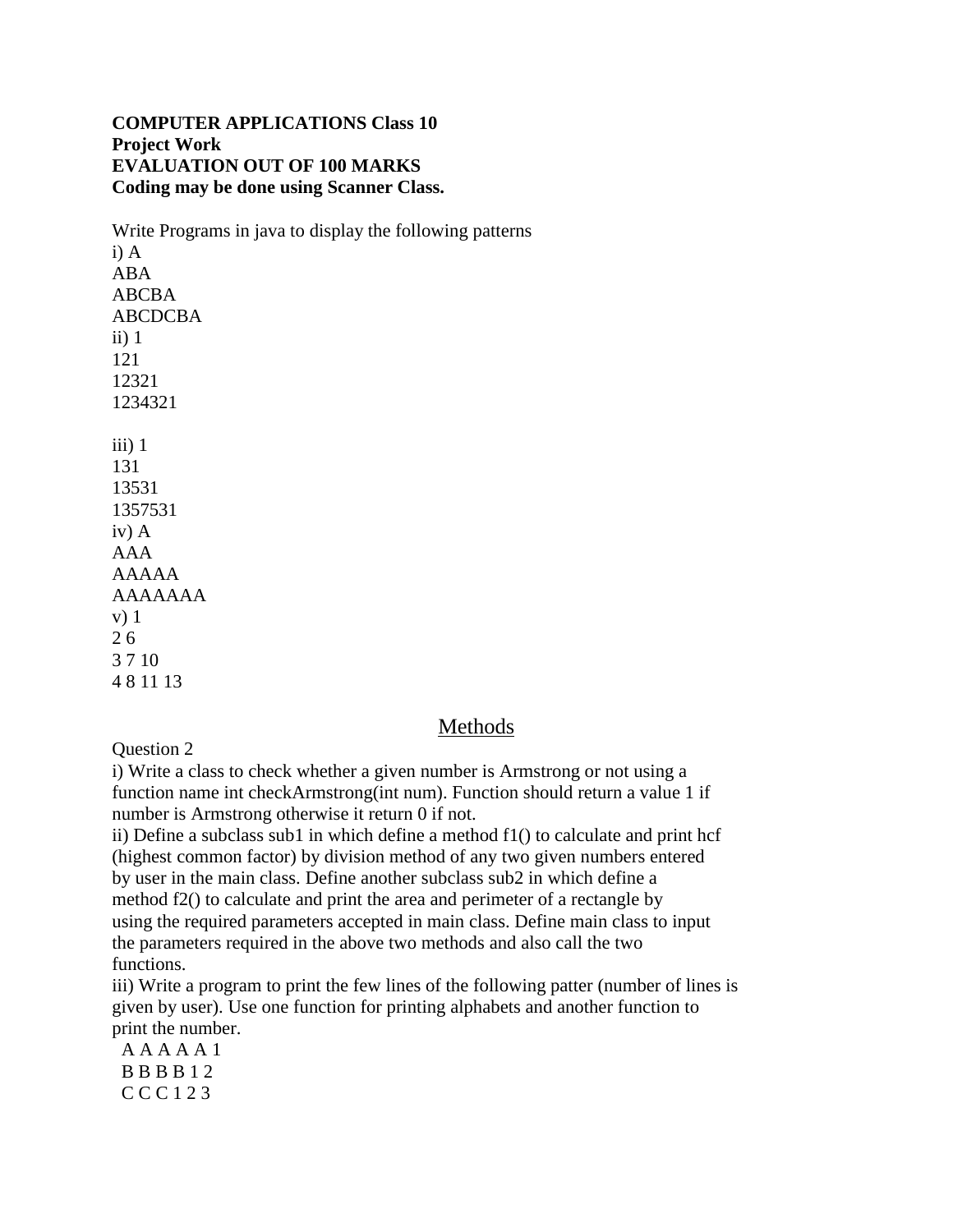#### D D 1 2 3 4

E 1 2 3 4 5

iv) The number 151 is a prime palindrome, because it is both a prime number and a palindrome. Write a class that find all prime palindromes between two given numbers a and b. Accept the values for a and b from the user in function main(). Use two function in your class, boolean isPrime(int) for check number is prime or not, int isPalindrome(int) to check number is palindrome or not.

v) Design a program to overload a function rect()

void rect(int n,char ch) With one integer argument and one character type argument draw filled square of side n using the character stored in ch. void rect(int l, int b, char ch)- With two integer argument and 1 character argument draw a filled rectangle of length l and breadth b using the character stored in ch. Get the following output.

@ @ @ @ @ @ @ @ @ @ A B B B B C C C C C C C C C D D D D D D D D D D D D D D D D

### Strings

Question 3

i) In Piglatin a word such as KING becomes INGKAY, TROUBLE becomes OUBLETRAY as so on.

The first vowel of the original word becomes the starting of the translation and proceeding letter being shifted towards the end and followed by AY. Word that begins with a vowel is left unchanged. Write a class to accept a word and convert in to Piglatin word. Define a function int vowelPos(String) to find out the position of first vowel in the given word.

ii) Write a MENU Driven program using separate function to calculate and return the answer of the following options from a given sentence:

a) Total number of digits present in it.

b) Total number of small letters and capital letters present in it.

c) Total number of alphabets used in it.

d) Total number of vowels presents in it.

e) Total Number words present in that sentence.

iii) Write a class to display each word of the string in reverse order. e.g. If input is " India is my Country & quot; output is & quot; aidnI si ym yrtnouC & quot;. Use following function in your class: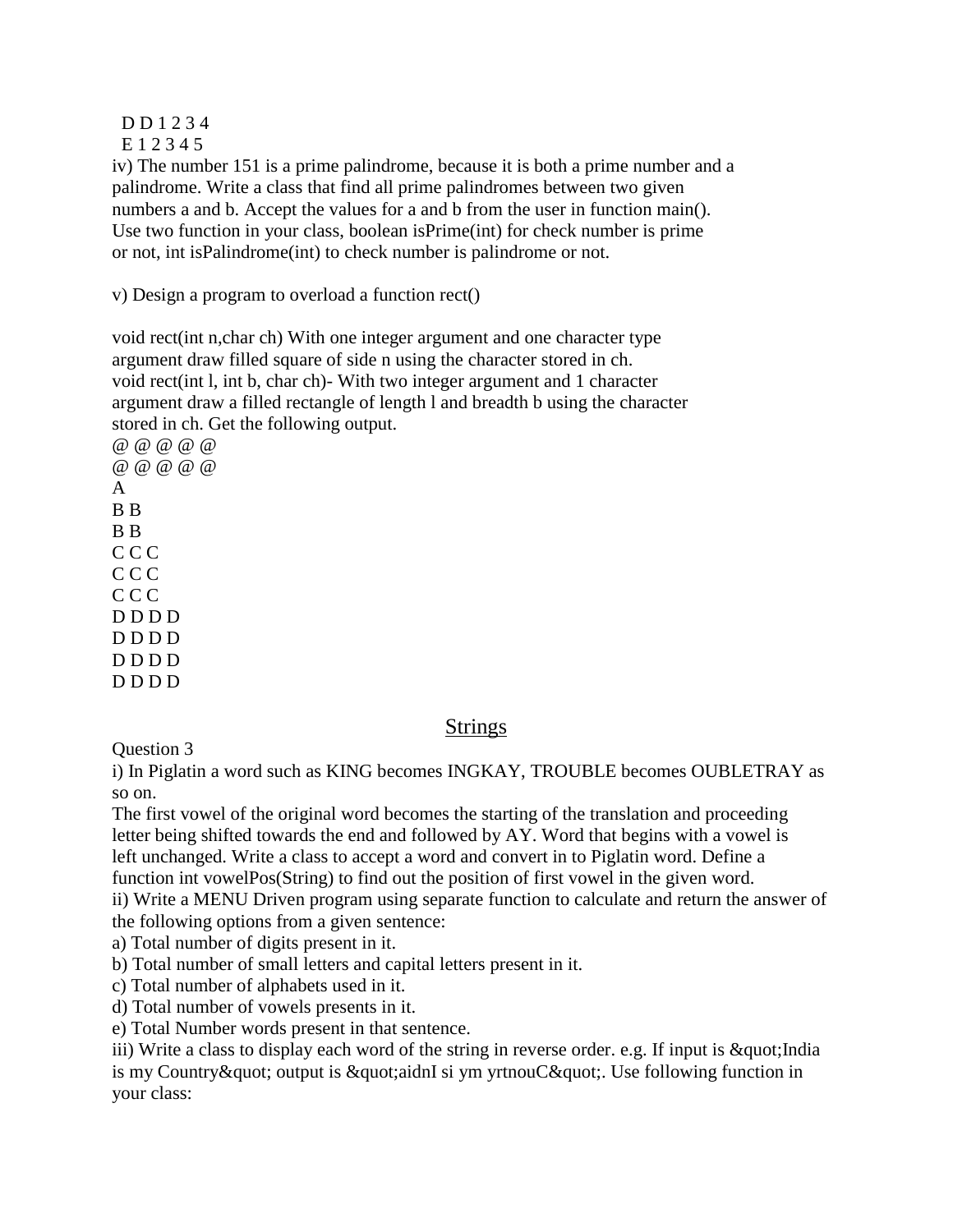public String reverse(String word) which will return the reverse word. public void newstr(String Sentence) Accept a sentence and reverse the each word in

the sentence.

iv) Write a program to accept a sentence and reverse each word in that sentence and

print it. Program should also count number of palindrome word present in that sentence.

v)

Define a class that has the following functions.

String reverseWord(String word) -> which reverse the word and return it.

boolean isPalindrom(String word) - $\&$ gt; which check and return true if the word is palindrome else return false.

public void main(String Sentence) - $\&$ gt; which print the sentence after reversing each word, and then print number of palindrome word present in it.

vi) Write a program to accept a sentence and reverse each word in that sentence and print it. Program should also count number of palindrome word present in that sentence. Define a class that has the following functions.

String reverseWord(String word) -> which reverse the word and return it.

boolean isPalindrom(String word) - $\&$ gt; which check and return true if the word is palindrome else return false.

public void main(String Sentence) -> -> which print the sentence after reversing each word, and then print number of palindrome word present in it.

## **Constructor and Array**

- i) Create two arrays A and B of size 5 and C of size 10. Accept numbers in two arrays A and B. Fill the array C in such a way that the first five positions occupy the numbers present in array A and rest of five positions occupy the numbers present in array B.
- ii) Accept numbers into an array of size 10. Then accept a number and search that number in array. If the number is present in array, then display the array element number where number is found. In case of multiple found display all the positions. Display a proper message if the number is not present in array.
- iii) There are 100 elements in an array, Write a program in JAVA to arrange first 50 elements of the array in ascending order and rest 50 elements into descending order.
- iv) A metropolitan hotel has ten floors numbered from 1 to 10, each floor having fifty rooms. Using a single subscripted variables for the name of the customer and a double subscripted variable R[F][I] where F & I represents floor and room numbers. Write a program for the room allocation work. The program should automatically display the name of all customer, room and floor number.
- v) Accept numbers into an array of size 4X4. Then display the diagonals and also display the sum of numbers present in the diagonal position.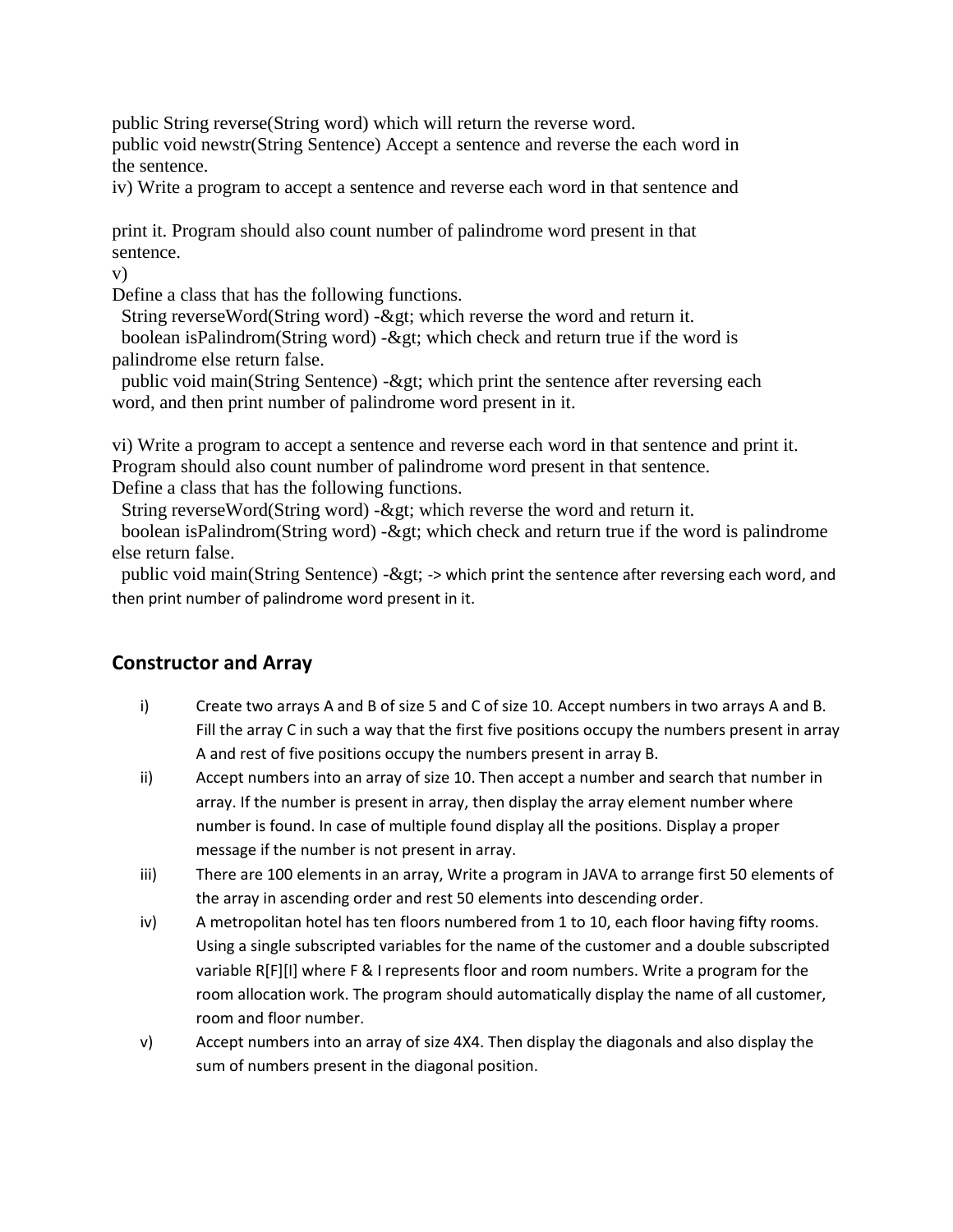- vi) Write a program to accept number into a 3X4 matrix. Display the original array. Then calculate and display the each row total.
- vii) Write a program to generate a Pascal triangle in which each number in the row is the sum of the two numbers immediately above it. The program should accept the number of rows to be print.
	- 1 1 1 1 2 1 1 3 3 1
	- 1 4 6 4 1
- viii) Write a program using constructor to accept time in hours(hh), minutes(mm),Seconds(ss) Create a default constructor(where hh=0,mm=1,ss=0) Create a parameterized constructor to accept data. Also create objects to call constructors.

Write a program using constructor to accept a 7 digit number using scanner class and find out the sum of all even digits and product of

------------------------------------------xxxxxxxxxxxxxxxxxxxxxxxxx-------------------------------------------------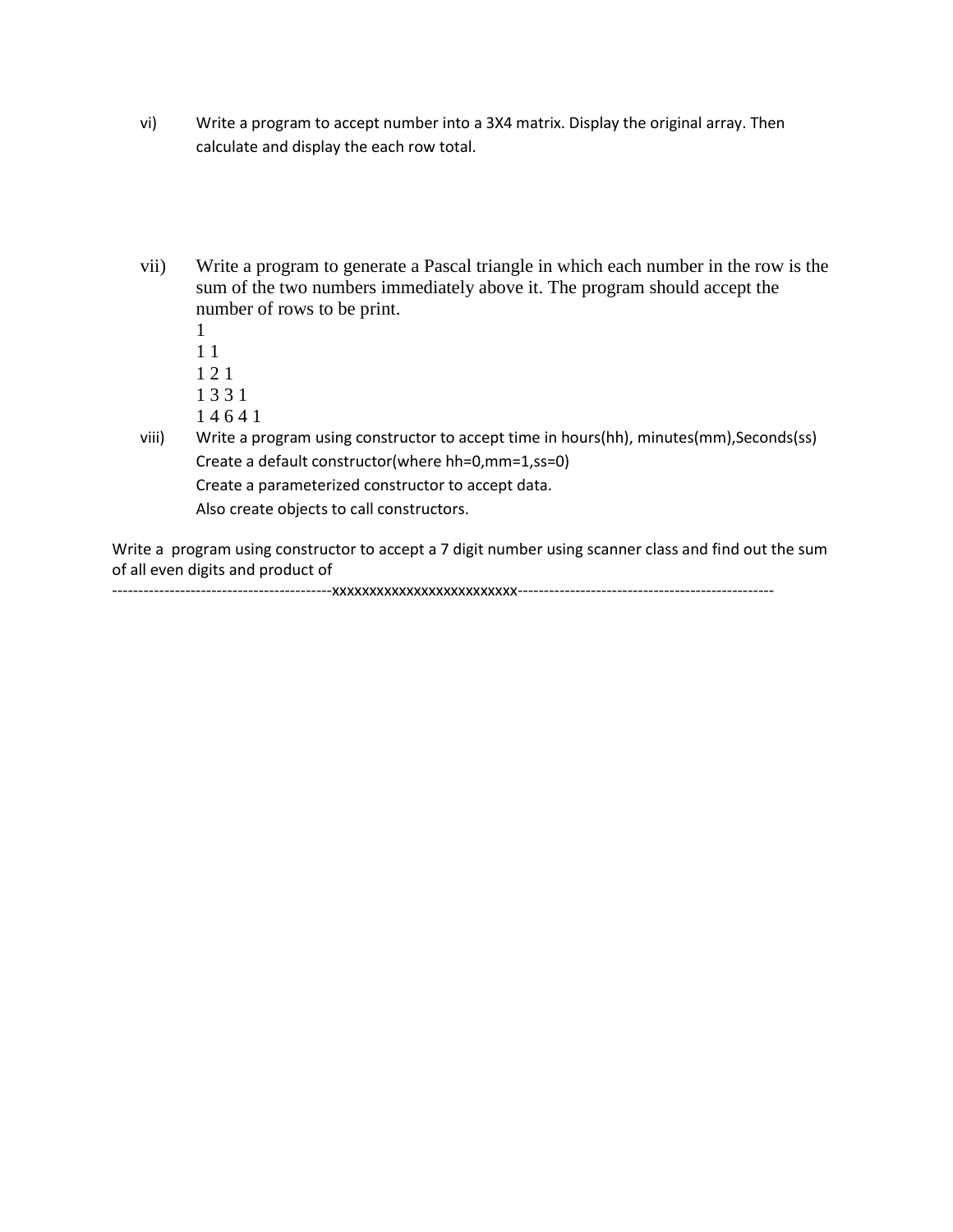# **Odia**



Hindi